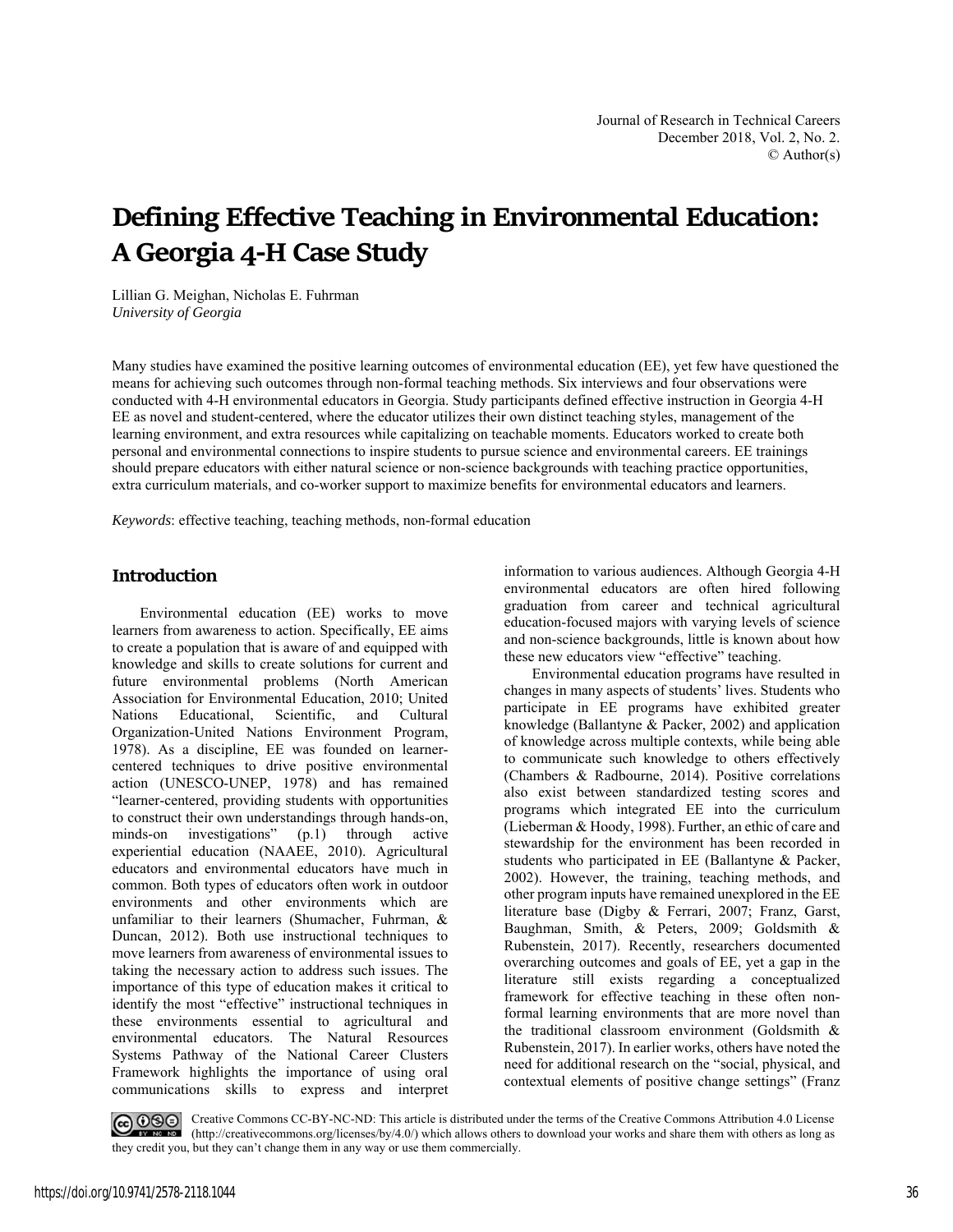et al., 2009) such as those experienced by youth participants engaging in EE through 4-H center programs. Given the absence of a discussion of effective teaching practices through the lens of environmental educators working in 4-H EE programs, the purpose of this study was to identify how Georgia 4-H environmental educators define "effective" instructional practices in their work to promote EE at Georgia 4-H centers.

## **Literature Review**

Formal and non-formal education remains distinctly different in delivery and setting. Formal education can be described as a hierarchically structured, chronological education system that typically covers primary school to the university-level and is usually set inside a traditional classroom (Coombs & Ahmed, 1974). Non-formal education has been considered to be any organized educational activity outside of the established formal system and is usually set in areas not familiar to the learner (Coombs & Ahmed, 1974). Environmental education and career and technical agricultural education often operate in both settings and share many similarities. Although traditionally not explored in the career and technical agricultural education research base, Shumacher et al. (2012) encouraged synergy between the disciplines because both are rooted in experiential learning, are often place-based, and capitalize on using the teaching environment as a conduit for student learning.

While teacher behaviors have been established in traditional classrooms, little research surround the overarching teaching methods of non-formal educators. In the formal classroom, teacher behaviors which are considered effective include: clarity, variability, enthusiasm, task oriented, and providing the opportunity to learn (Rosenshine & Furst, 1971; Barrick & Thoron, 2016; Roberts, Dooley, Harlin, & Murphrey, 2007). Characteristics of educators in non-formal settings include: participant centered, able to comfort students, ability to assess and appreciate differences in the audience, and has a broad knowledge of many content areas (Taylor & Caldarelli, 2004). Formal educational teaching methods have been well established, developed, and documented within the career and technical agricultural education discipline (Roshenshine & Furst, 1971; Roberts, Dooley, Harlin, & Murphrey, 2007; Minor, Onwuegbuzie, Witcher, & James, 2002), while non-formal education has remained relatively unexplored, especially in the context of EE (Smith, 2002).

The 4-H youth development programs are operated within the Cooperative Extension System of land-grant universities (National 4-H, 2015). As the largest youth *Figure 1*. Triadic reciprocity model (Bandura, 2004).

development organization in the United States, 4-H has served over 6 million youth (National 4-H, 2015). The 4- H organization "empowers young people with the skills to lead for a lifetime" (para. 4) by utilizing research-based curriculum and pairing youth with a caring adult who engages them in meaningful, hands-on, experiential learning opportunities (National 4-H, 2015). A recent longitudinal youth development study found youth involved in 4-H were four times more likely to give back to their communities, two times more likely to make healthier choices, and two times more likely to participate in STEM activities (Lerner & Lerner, 2013). Residential programming in 4-H includes summer camp and EE. Both programs immerse students in an overnight learning experience at a 4-H center typically focused on STEM subject areas (Georgia 4-H, 2016b; Georgia 4-H, 2016c). Although the current literature base has emphasized 4-H summer camp impacts on youth, very few studies have been conducted on 4-H EE programming and the teaching practices that seem to produce the most beneficial learning experiences for participants.

Environmental education programming plays a major role in fulfilling the Georgia 4-H mission "to assist youth in acquiring knowledge, developing life skills, and forming attitudes that will enable them to become selfdirecting, productive, and contributing members of society" (Georgia 4-H, 2016a, Para 2). Georgia EE programming includes overnight and day programming that emphasizes geographic, science, and environmental curriculum aligned with Georgia Performance Standards (Georgia 4-H, 2016a). This study aimed to define effective EE teaching from the perspective of environmental educators within Georgia 4-H EE.

# **Theoretical Framework**

The triadic reciprocity model (Bandura, 2004), rooted in social learning theory, was identified following qualitative data analysis to help explain the findings of this study. Social learning theory posits that "psychological functioning involves a continuous reciprocal interaction between behavior and its controlling conditions," personal characteristics, and the environment (Bandura, 1971, p. 39). Bandura (2004) noted that behavior did not fall within a linear process, but rather was a reciprocal process with three distinct factors. The three factors included individual behaviors, personal characteristics, and the environment where learning occurred (Figure 1). However, the three factors may not always be of equal strength, nor are they fixed in reciprocal causation. Depending on the context of the situation, "the relative influence exerted by the three sources of interlocking determinants will vary for different activities, different individuals, and different circumstances" (Bandura, 2004, p. 27).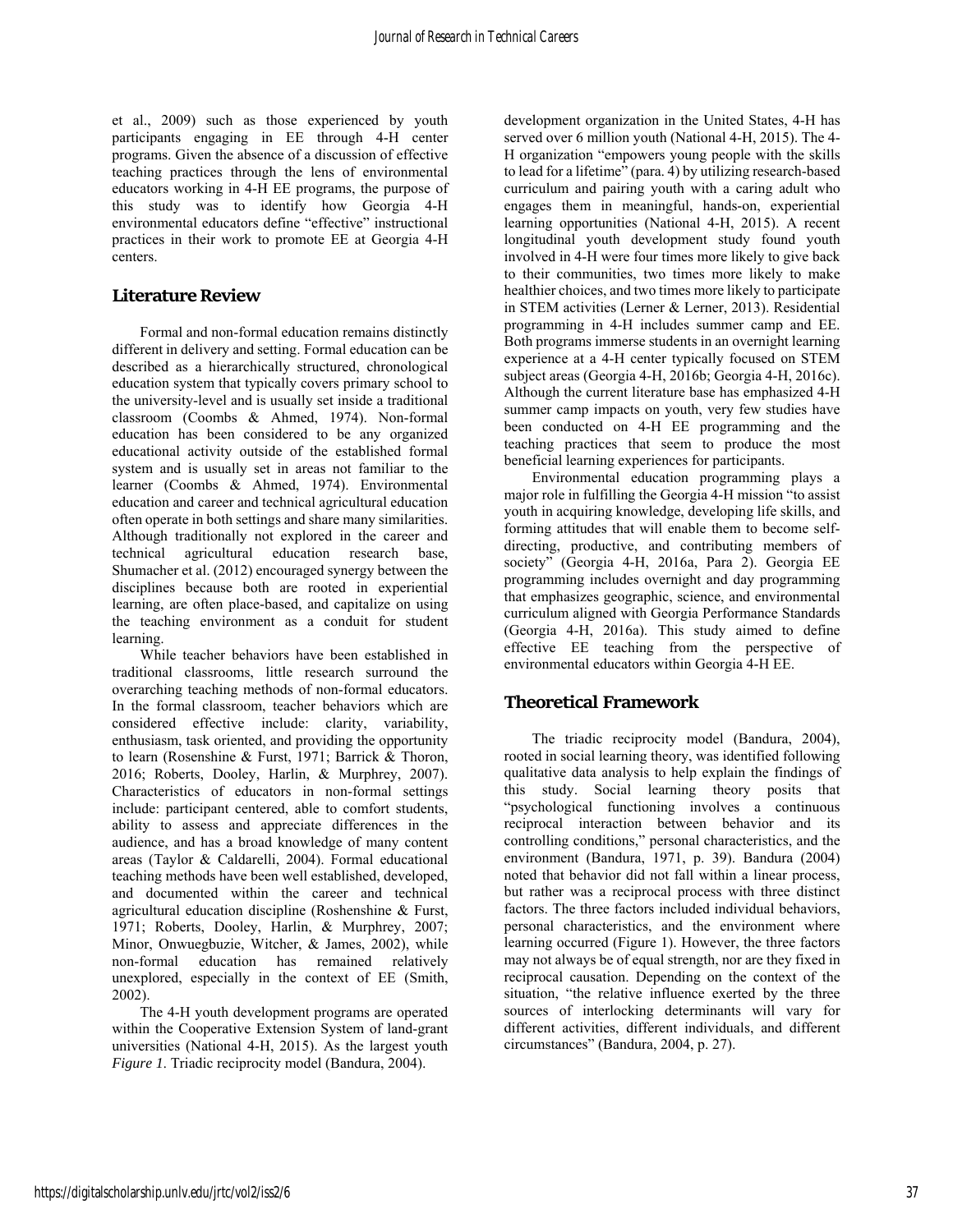

Figure 1. Triadic reciprocity model (Bandura, 2004).

Researchers in this study applied the triadic reciprocity model (TRM) to interpret the data and draw conclusions surrounding the environmental educators' perceptions of effective teaching in EE. Teaching methods, educator characteristics, and the teaching environment represented behaviors, personal characteristics, and environment respectively (Figure 1). Few studies have applied TRM to the context of "effective" teaching in environments typical of those used in evaluation. As such, this theory may aid in future studies regarding effective teaching in non-formal environments.

#### **Methods**

A qualitative research design was selected to describe how Georgia 4-H environmental educators defined "effective" teaching practices. Three 4-H centers in Georgia were selected for exploration through this case study. A center was selected from each physiographic region of Georgia (Figure 2). Burton 4-H Center, Rock Eagle 4-H Center, and Wahsega 4-H Center represent the coastal, piedmont, and Blue Ridge physiographic regions of the state, respectively. The different physiographic regions of the state provided different lesson opportunities due to the differences in local surrounding natural ecosystem and culture.

After obtaining University of Georgia IRB approval, two educators, one with a natural science background (i.e., Wildlife Science) and one with a non-natural science background (i.e., English), were interviewed from each of the three selected 4-H centers (**Error! Reference source not found.**). The Wahsega staff did not include a non-natural science background educator; therefore, two natural science educators were interviewed. Additionally, study participants at Rock Eagle and Burton 4-H Centers were observed teaching one full lesson to identify if behavior in a real EE teaching environment matched the effective teaching definition shared by study participants. Wahsega educators' teaching season was completed at the time of this study, therefore observations were not conducted and interviews were conducted via telephone due to unfavorable weather conditions.



Figure 2. Location of 4-H EE centers and Georgia physiographic regions (Georgia 4-H, 2016; Georgia Department of Natural Resources, 2017).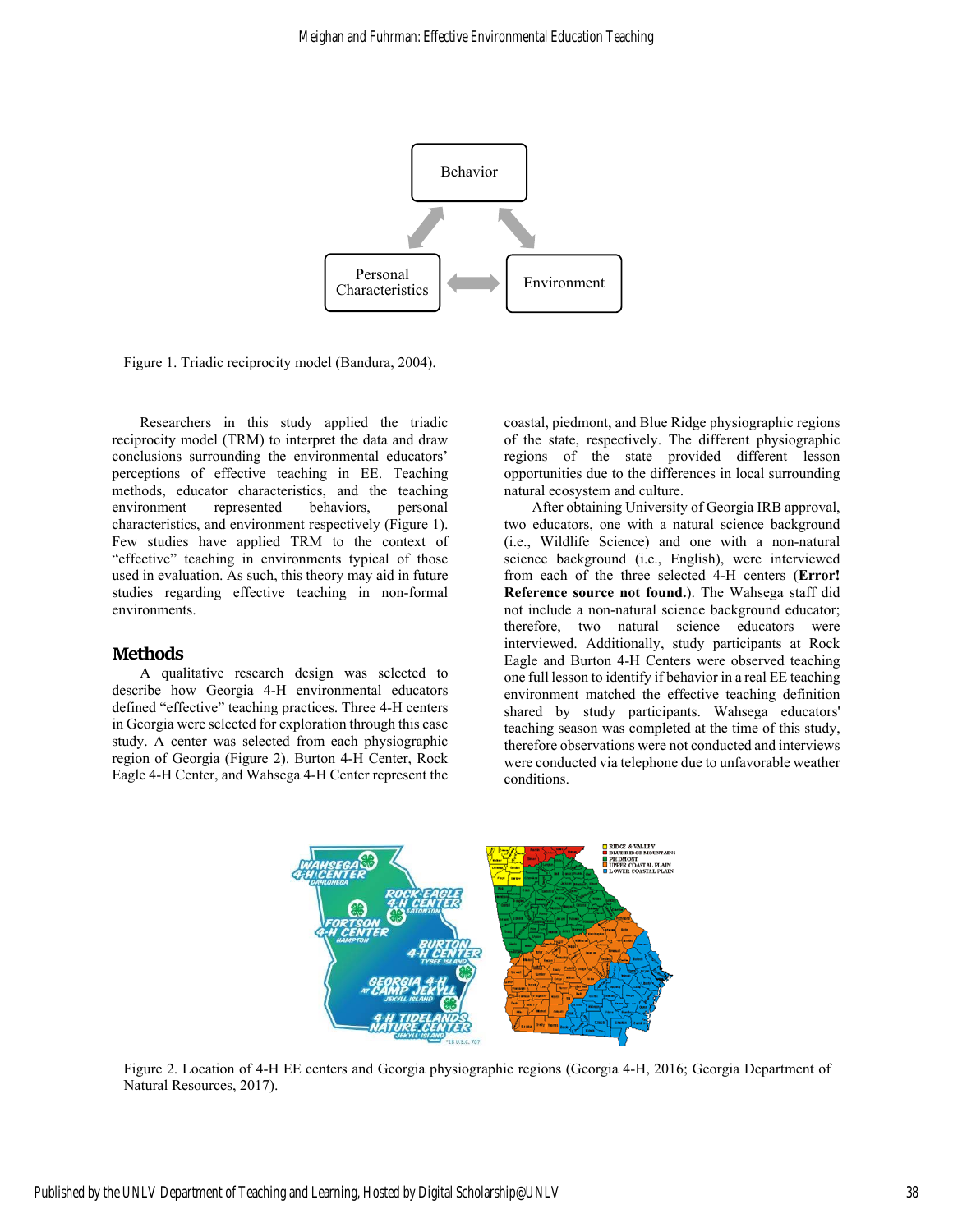| Participant<br>Pseudonym | <b>Observation/Interview</b> | Location              | <b>Natural</b><br><b>Science/Non-Science</b> | <b>Previous</b><br><b>Teaching</b><br><b>Experience</b><br>(vears) |
|--------------------------|------------------------------|-----------------------|----------------------------------------------|--------------------------------------------------------------------|
| Anna                     | <b>Both</b>                  | Rock Eagle (Piedmont) | Natural Science                              | 0                                                                  |
| Becky                    | Both                         | Rock Eagle (Piedmont) | Non-Natural Science                          | $\Omega$                                                           |
| Charlotte                | <b>Both</b>                  | Burton (Coastal)      | Natural Science                              |                                                                    |
| Dorothy                  | <b>Both</b>                  | Burton (Coastal)      | Non-Natural Science                          | 0.5                                                                |
| Ellie                    | Interview only               | Wahsega (Blue Ridge)  | Natural Science                              |                                                                    |
| Fran                     | Interview only               | Wahsega (Blue Ridge)  | Natural Science                              |                                                                    |

| Table 1. Characteristics of Study Participants |
|------------------------------------------------|
|------------------------------------------------|

*Note: All participants were female.* 

Observations were documented using an observation sheet (Figure 3) developed by the researcher based on the North American Association for Environmental Education (NAAEE) Guidelines for Excellence (2004). Additional notes were taken regarding other factors (i.e., weather, class size, chaperones, etc.) as observed by the researchers during the lesson. A research assistant with graduate work in EE accompanied the researcher during interviews and observations to aid in note taking, data interpretation, and debriefing. Both the researcher and research assistant came to an agreement on the decision to classify the educators' ability as "Not at all Effective" to "Extremely Effective" when completing the field observation sheet (Figure 3). Both the researcher and research assistant had training in non-formal teaching methods and aligned their observations with those explained in the NAAEE (2014) Guidelines for Excellence in Non-formal Education.

Field notes and interviews were transcribed and coded for reoccurring themes. The coding process, specifically, thematic analysis, was used in this study to identify reoccurring themes within the raw data using color coding. Reoccurring themes were listed in order of their prevalence in the raw data. Each interview was coded independently. After the initial coding, a cross case analysis was conducted. In the cross-case analysis, interviews, observations, and field notes were compared to each other and categorized into broader themes. These observations validated that the educators had applied the techniques and methods described during the interview.

**Trustworthiness and Rigor.** Trustworthiness and rigor must be considered in qualitative research to ensure the accuracy of the study findings (Lincoln & Guba, 1985). This study took necessary steps to ensure trustworthiness and rigor, including: peer debriefing, clarifying researcher bias via subjectivity statements, member checking, and intercoder agreement (Creswell, 2007). During the data analysis process, the primary researcher, secondary researcher, and research assistant analyzed an interview and compared themes to establish intercoder agreement. The emerging themes were

| The educator was able to          | Not at all<br><b>Effective</b> | Slightly<br><b>Effective</b> | <b>Neither</b><br>effective<br>or not<br>effective | Somewhat<br><b>Effective</b> | <b>Extremely</b><br><b>Effective</b> | <b>Notes</b> |
|-----------------------------------|--------------------------------|------------------------------|----------------------------------------------------|------------------------------|--------------------------------------|--------------|
| set expectations and objectives   |                                |                              |                                                    |                              |                                      |              |
| for the lesson                    |                                |                              |                                                    |                              |                                      |              |
| use an interest approach/hook     |                                |                              |                                                    |                              |                                      |              |
| at the start of the lesson        |                                |                              |                                                    |                              |                                      |              |
| encourage students to interact,   |                                |                              |                                                    |                              |                                      |              |
| observe, and experience different |                                |                              |                                                    |                              |                                      |              |
| elements during the lesson        |                                |                              |                                                    |                              |                                      |              |
| provide opportunities for         |                                |                              |                                                    |                              |                                      |              |
| hands-on learning                 |                                |                              |                                                    |                              |                                      |              |
| provide a novel experience for    |                                |                              |                                                    |                              |                                      |              |
| students                          |                                |                              |                                                    |                              |                                      |              |
| relate the information to the     |                                |                              |                                                    |                              |                                      |              |
| students' everyday lives          |                                |                              |                                                    |                              |                                      |              |

Figure 3. Sample items from the field observation sheet.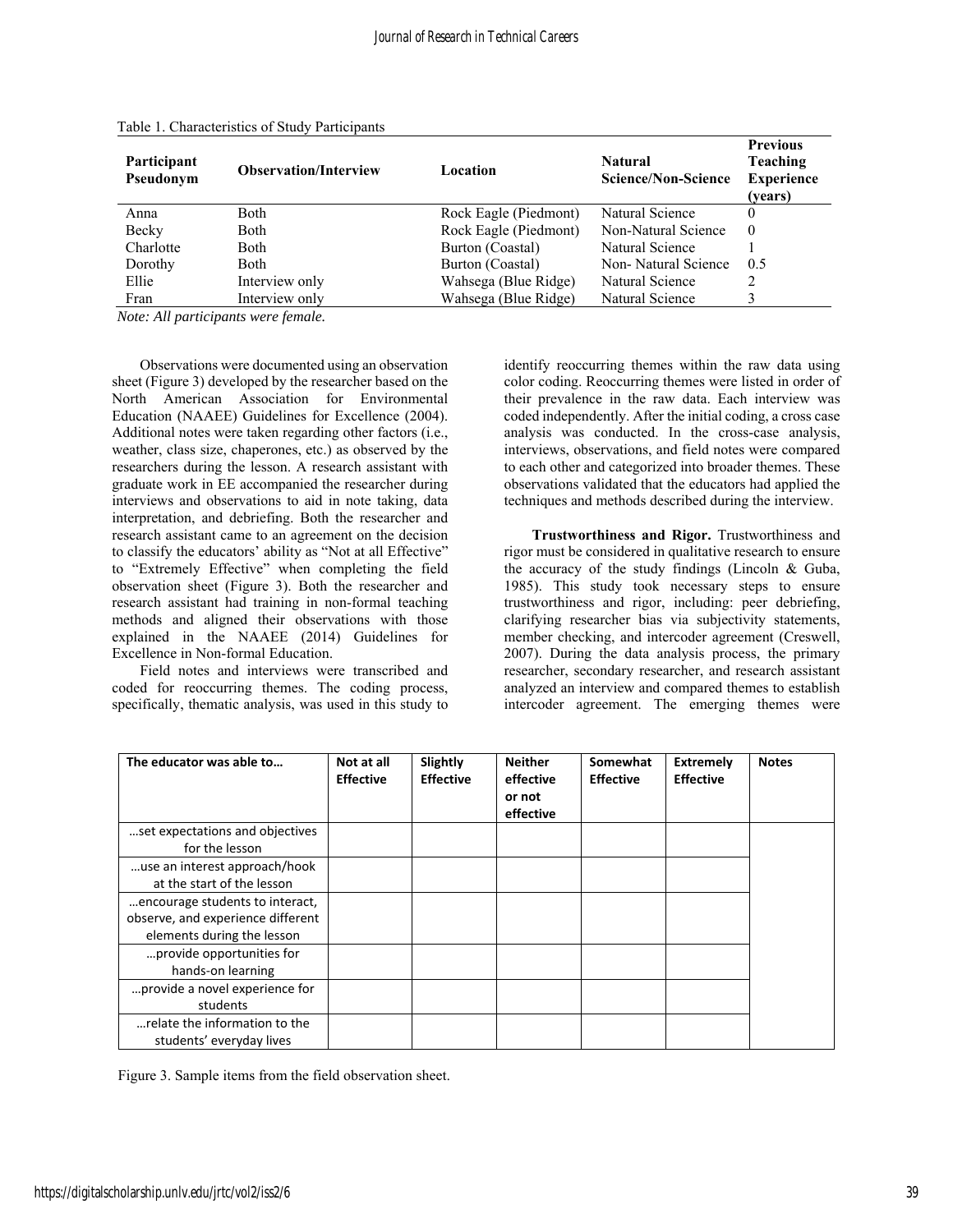consistent between researchers. The research assistant provided peer debriefing pre- and post-data collection. To minimize bias during data analysis, the researcher utilized a methodological journal. Additionally, the authors have provided a subjectivity statement to minimize bias in reporting. Furthermore, the interview guide used to facilitate the semi-structured interviews incorporated member checking. This technique allowed for study participants to provide feedback on the researchers' findings of the observation portion of the study and interview to ensure accuracy in data interpretation (Schwandt, 1997).

This study focused on environmental educators teaching at a 4-H EE center in Georgia from December 2016 to February 2017 and who have taught at the center for less than a year. The data were limited to the selected 4-H environmental educators in Georgia. The results from this study cannot be generalized beyond the population of this study due to the purposely selected population studied. The researchers were non-participant observers during the lesson presentations. Students, chaperones, and instructors were aware of the researchers during the lesson observations, but researcher/participant interaction during observations was minimal. During the post-lesson interview with educator participants, the researcher used member checking to validate the findings of the lesson observation and allow for opportunities to obtain other pertinent information about the lesson from the educator.

**Subjectivity Statement.** The lead author received a bachelor's degree in natural resources conservation with a focus on environmental education and a master's degree in agricultural and environmental education. She has worked in residential and day-use EE settings for three years. The second author is professor of environmental education and received undergraduate and master's degrees in forestry and a Ph.D. focused in agricultural and environmental education. He has over 20 years of experience in EE and has worked in both formal and nonformal settings teaching EE.

### **Results**

After analyzing participant interviews and lesson observations, the researchers found that Georgia 4-H environmental educators believed "effective" teaching in environmental education was rooted in: novelty, student centered instruction, personalization of curriculum based on educator characteristics, management of the learning environment, use of extra resources, and student engagement and inclusion.

**Novelty***.* Educators stated that EE programs are often novel to students. In this study, novelty was defined by the researchers as things considered to be new or different to the learners visiting the EE center, such as the environment, plants, animals, people, and culture of the area. Along with students experiencing an outdoor classroom, educators also attributed success to using novel and hands-on teaching tools. In the observed lessons, educators engaged students in multiple activities that are not typically experienced on a daily basis in Georgia public schools. Activities included a marsh scavenger hunt, practicing use of simple tools, identifying real algae under microscopes, and educational hikes. Participants explained that exposing students to new environments was one of the most impactful pieces of the program. Dorothy stated, "even if they [students] have been to the beach, they may not have been to the beach at night…for a night walk that can be a very special experience." Other participants mentioned that the novel experience for the students impacted their teaching. Charlotte shared, "I might be having a bad day, but I need to remember it's the kids' first time here, I need to pump up my attitude." The observed educators displayed high energy, positivity, and vast curriculum knowledge.

Additionally, study participants identified multiple teaching tools that aided in effective EE instruction. Participants believed the environment served as a visual aid and allowed students to vividly contextualize the presented information. Charlotte shared how the environment served as a teaching tool and stated, "until we [the class] get to the beach and are like okay, there's Hilton Head, there's where our sand comes from and they [students] are like wow, that's so far away!" Environmental educators also described the use of animals as teaching tools in their lessons. Ellie echoed, "it's one thing to talk about turtles and show people pictures of turtles, but it's totally different when they see one and they get to touch one." Study participants demonstrated the use of live plants and animals in their instruction during the lesson observations. Participants used domestic farm animals and wild animals such as snails, crabs, and spiders. Further, participants invited students to engage with plants specifically and believed this was a special, memorable element of their teaching. Burton 4-H Center educators provided opportunities to identify plants that classify marsh zones and allowed students to taste edible plants. Rock Eagle 4-H Center educators also used live plants (a bamboo forest) in their instruction to explain irrigation, flood water, and mosquito management.

**Student Centered***.* Educators shared the importance of fostering both personal and environmental connections during EE lessons. Anna enjoyed "making connections on the walk up. I like to talk to the students and get out of that teacher mode." Ellie found that one unique piece of teaching at a 4-H center included "a lot of the classes were smaller, so you could learn a lot of the kids by name." In all four observations, each educator made a distinct effort at the start of the lesson to learn the names of each student and called on students by name during instruction. Dorothy stated that knowing students' names helped her to connect with students on a personal level and stated, "for me personally, a great teacher is one that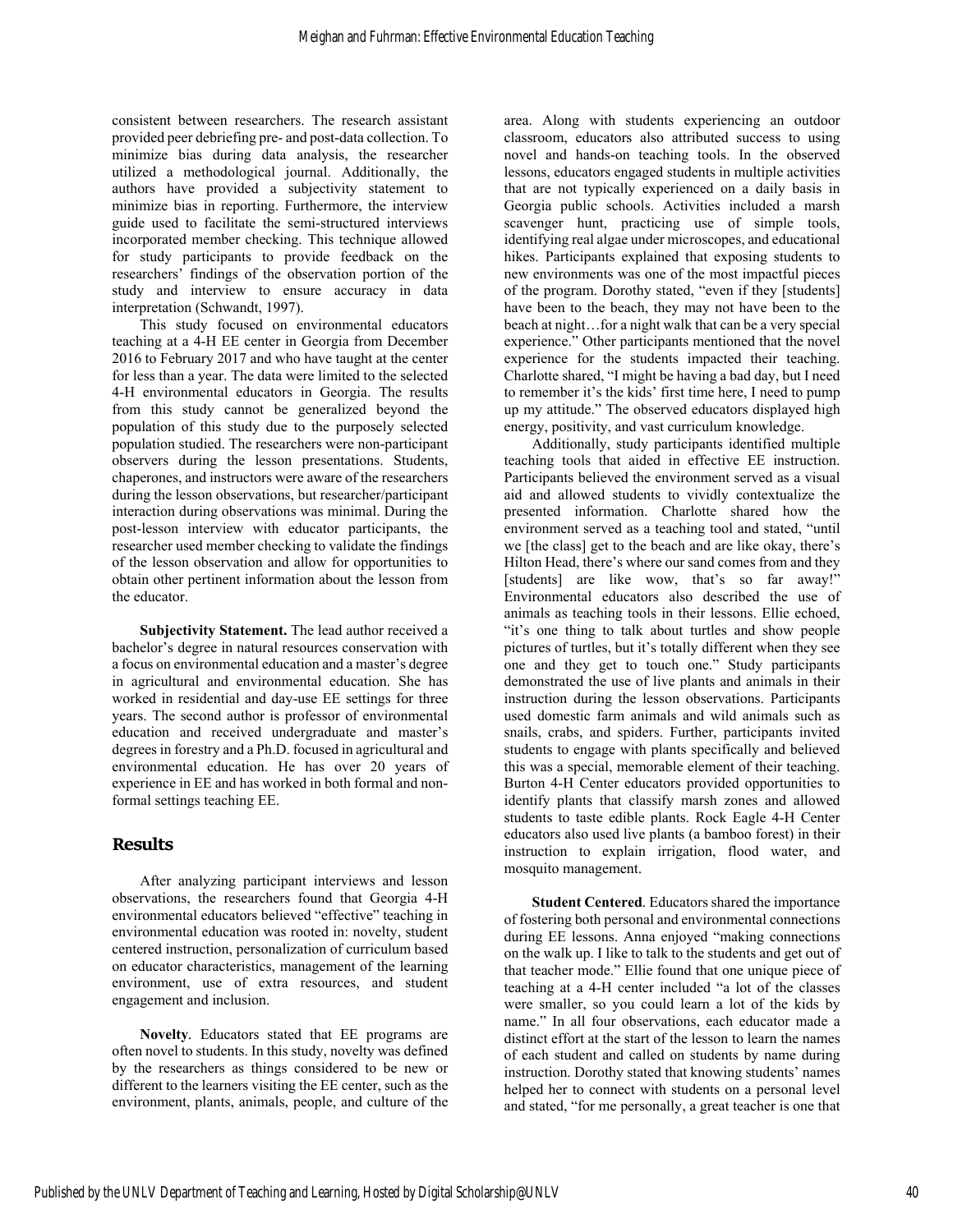can know the students by name and can have like one-onone conversations with them and can contribute to their personal development." Dorothy continued to explain the importance of connecting students to the environment and shared, "the most important thing in any education, like not just knowing the knowledge like, oh, I know what a cnidarian is, but knowing how to apply that to your life." Fran hoped her students remembered "how much they were outside and how much they enjoyed being outside and how cool they think the environment is."

**Personal Teaching Style Development**. Study participants stated that personalizing the curriculum based on their own traits and teaching styles was important to their success. Dorothy explained:

You have to cover certain things like for the curriculum, but you really have a lot of flexibility in the way you teach it. And we all have our own styles of teaching and that can be really rewarding because you can like tweak your teaching to see what students respond to the most.

Becky explained, "I feel like constantly growing…like if I learned something from that class that I can take forward, then I feel like it was pretty successful." Environmental educators also stated that personalizing the curriculum based on their own personalities and teaching methods was important to their perceptions of teaching success. Dorothy explained that she developed her own teaching style by "…mixing up how I teach it or the order just to see if the kids remember it better in a certain way. And I can test that along the way."

During lesson observations at both Rock Eagle and Burton 4-H Centers, the educators taught the same lesson, allowing the researchers to directly compare their teaching methods. At Rock Eagle 4-H Center, both educators taught a natural history lesson while at Burton 4-H Center, both educators taught a marsh ecology lesson. Although the base curriculum and training was identical for the educators, each lesson was delivered in a different style. Field notes revealed that Anna was more inquisitive of the students, engaged students in group challenges, and utilized chaperones as examples. Becky taught the same lesson, but took a more reserved approach, allowing the students to explore at times and engage in more solitary activities. At Burton, Charlotte used examples relevant to the students' lives, encouraged the students to remain engaged and active during the lesson, and demonstrated flexibility in teaching style. Alternatively, Dorothy was extremely high energy, broke down the concepts using diagrams, and encouraged students to participate in hands-on activities. Despite differences in delivery, each educator received an extremely effective rating on the observation sheet and observations of the student participants indicated that students seemed to enjoy their teaching and the lesson overall.

**Management of the Learning Environment**. Participants revealed that managing the class in the outdoor learning environment was especially important. Factors of managing the environment included chaperones, teaching mechanics, and safety/risk.

*Chaperones.* Study participants conveyed that chaperones played positive and negative roles in the learning environment. Anna explained that engaging the chaperones in the lessons while making personal connections aided in creating positive roles. Ellie also noted, "since they [chaperones] aren't teachers, they have a tendency to interrupt or interject in stories just as bad as the children do." Field notes from EE lesson observations revealed the impact of chaperones on the lesson. Some educators facilitated chaperone involvement by providing chaperones with roles during the lesson. However, some chaperones were uninterested and disconnected from the lesson and student engagement all together.

*Teaching mechanics.* Educators shared specific techniques that they found successful in their teaching. Becky detailed, "I like to move around amongst the kids, the students." Charlotte found "having a story teller voice" kept students engaged in the lesson. Charlotte expanded, "I always try to have the confident stage posture, but also try to lean forward and draw them in that way." Ellie mentioned, "making eye contact with their kids. And I really like animated language." Field notes from lesson observations found that built-in structures, such as logs and rocks suited for student seating, aided in management of the learning environment.

*Safety/risk.* The educators also stated the importance of managing risk outdoors. Fran noted that "safety of the kids is always an important thing before you can teach them anything." Ellie also emphasized the importance of preparedness in safety because:

A lot of times what makes the parents nervous, what they are really worried about, are like emergency situations. So letting them know like hey, we will have a radio, we are only 10 minutes from the center, and if anything happens, we will immediately be able to take care of it.

**Extra Resources***.* Participants shared that taking advantage of resources and other educators on-site was important to their development. Educators revealed that they continued to research and learn about content after training was complete. Non-science background educators revealed that they typically spent more time preparing for lessons than science background educators. Seeking extra resources and complementary information in addition to the mandatory curriculum allowed educators to speak more broadly and confidently about topics. Ellie noted that having more information allowed her to be more confident and enthusiastic and stated, "it's not so much what you are talking about as much as how you are talking about it." However, educators also shared that working together to learn the material and how to best teach curriculum aided in their individual teaching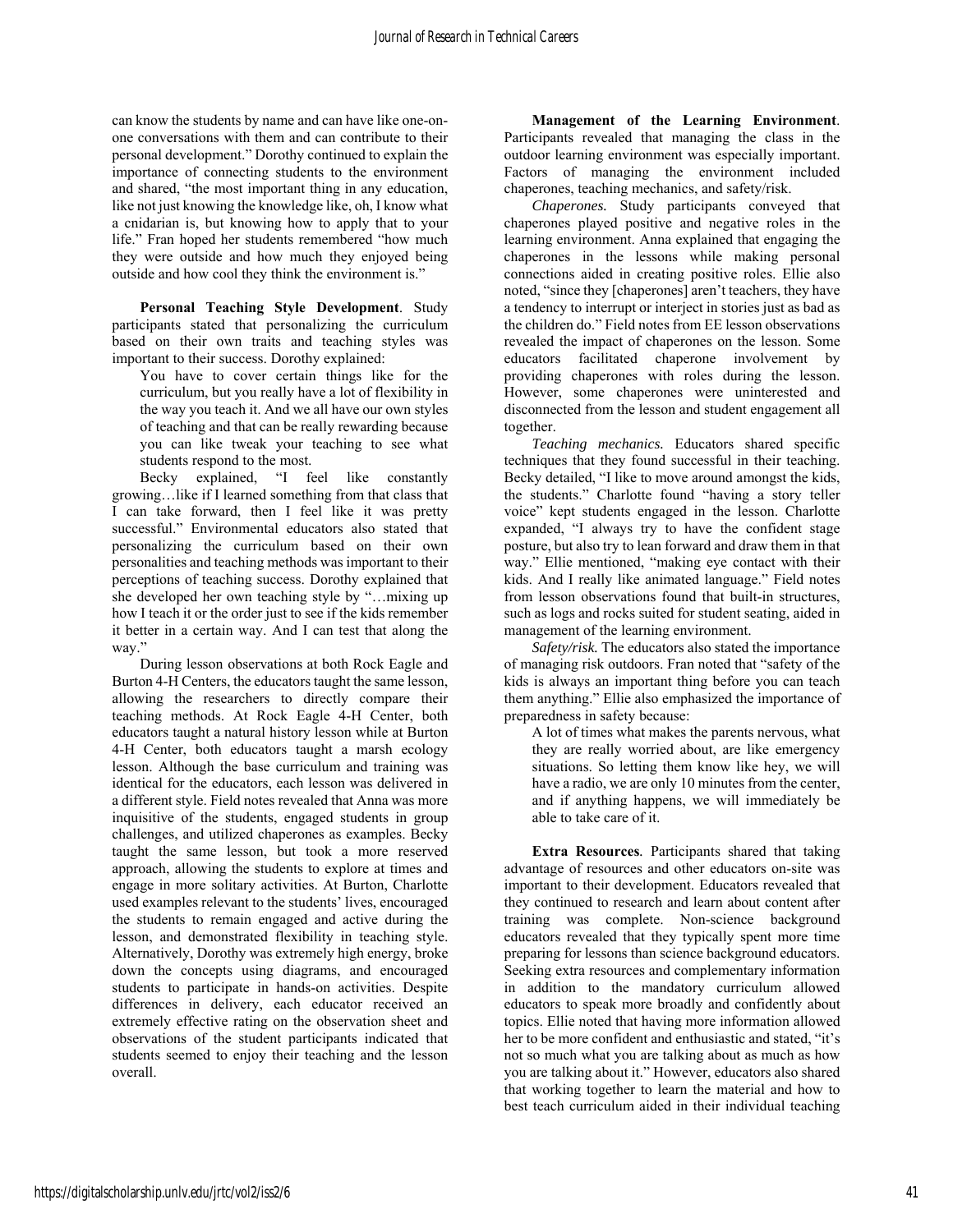style development. Charlotte believed, "being able to talk to others about how they do it [teach], and kind of stealing how they do it, that's really helpful." Dorothy echoed this idea and asserted, "I just try to use as many resources as possible, whether its books or the other environmental educators like oh, how do you teach this class? Like are there any approaches you use to teach this?" This teaching support group for sharing also seemed to enhance rapport and morale among the educators.

**Student Engagement and Inclusion.** The final theme that emerged from the data regarded the engagement of students in the outdoor setting and inclusion of students in scientific fields. Educators felt most excited and effective in their teaching when students were actively engaged and excited to learn. The study participants shared that they hoped the EE experience helped all students to be included in the scientific field. Educators believed great teaching happened when students were engaged and excited during the lesson. Anna shared she felt successful "when they are excited to be involved in the class and almost sad to go." While Fran stated, "I think if the kids are like…animated and excited. Like when they leave your class and the kids are just like really pumped…that's when you know you've succeeded." One goal of educators was to increase student self-efficacy in science fields after the EE experience. Becky shared one instance that was particularly memorable and indicated that her EE instruction was effective:

At the end of class, a little boy came up to me and he was like Miss Becky…in school I'm failing science and I just don't know any of the answers…and I'm just doing really badly, but here it seems like I know all the answers and I've learned so much.

# **Conclusions and Recommendations**

Previous studies have emphasized the need to understand EE program inputs (Goldsmith & Rubenstein, 2017; Stern et al., 2014) with less emphasis on the characteristics of the educator and their teaching methods. Seminal works have noted that the educator has remained one of the most influential inputs to any educational program or lesson (Rosenshine & Furst, 1971). Participants in this study found capitalizing on the novelty of the environment and teaching tools attributed to their perceived success. The novel EE outdoor learning setting seemed to set educators up for success in their teaching. However, if the educator is unable to effectively manage the class, students can easily become distracted while heightening risk. Participants in this study revealed that an effective environmental educator must be able to foster not only an environmental connection, but also a personal connection between the educator and students. Educators worked to develop personal connections during short lessons through the use of student names. In addition, the use of hands-on, interactive, novel, and

visual teaching tools allowed educators to engage students in lessons that spark a connection between the students and the environment.

Environmental connection was more heavily emphasized by participants than content knowledge and skills. In essence, it was less important to participants of this study that they knew all of the facts about the environment to share with students at the 4-H Center as it was to foster a meaningful, relevant connection between students and the natural world. Participants believed that if they were effective in their teaching, students would actively seek information about the environment after they left the 4-H Center and would be more likely to pursue a science or environmentallyrelated career because of their teaching. While environmental connection is key in EE, content knowledge and skill sets must be emphasized by educators to foster environmental appreciation, and ultimately, pro-environmental action (NAAEE, 2010).

Educators' teaching style and methods were also affected by their personal backgrounds and characteristics. Over time, each educator in this study developed their own teaching style by interacting with educators with different backgrounds and characteristics. Encouraging non-natural science background students to pursue short term environmental experiences may help spark an interest in EE careers. Non-natural science background educators mentioned that they felt the need to prepare heavily and study the material more before teaching lessons. However, these educators also believed that since content was recently learned during their training, they were better able to communicate simply to students. Natural science background educators seemed to prefer less structured lessons that capitalized on "teachable moments" presented by the environment. However, all educators mentioned the importance of being able to draw from a wide variety of resources, including other educators, to inform their own professional development as teachers. Participants noted that by talking to other educators about teaching challenges and strengths, this helped develop their own teaching methods and styles based on their own personalities.

This study further highlighted the similarities between EE and career and technical education from a teaching and learning standpoint. Both disciplines are grounded in experiential education, learner-centered, often place-based, and require educators with the skills to capitalize on "teachable moments" that often arise outside of the classroom. Shumacher et al. (2012) noted the similarities between EE and career and technical education and encouraged addition collaboration between the disciplines. Environmental education program developers, 4-H Center directors, and career and technical agricultural educators should allow in-service and pre-service environmental educators to practice and adapt curriculum to their own personal teaching styles and provide arenas for individual and group evaluation and reflection. Fuhrman and Rubenstein (2017) found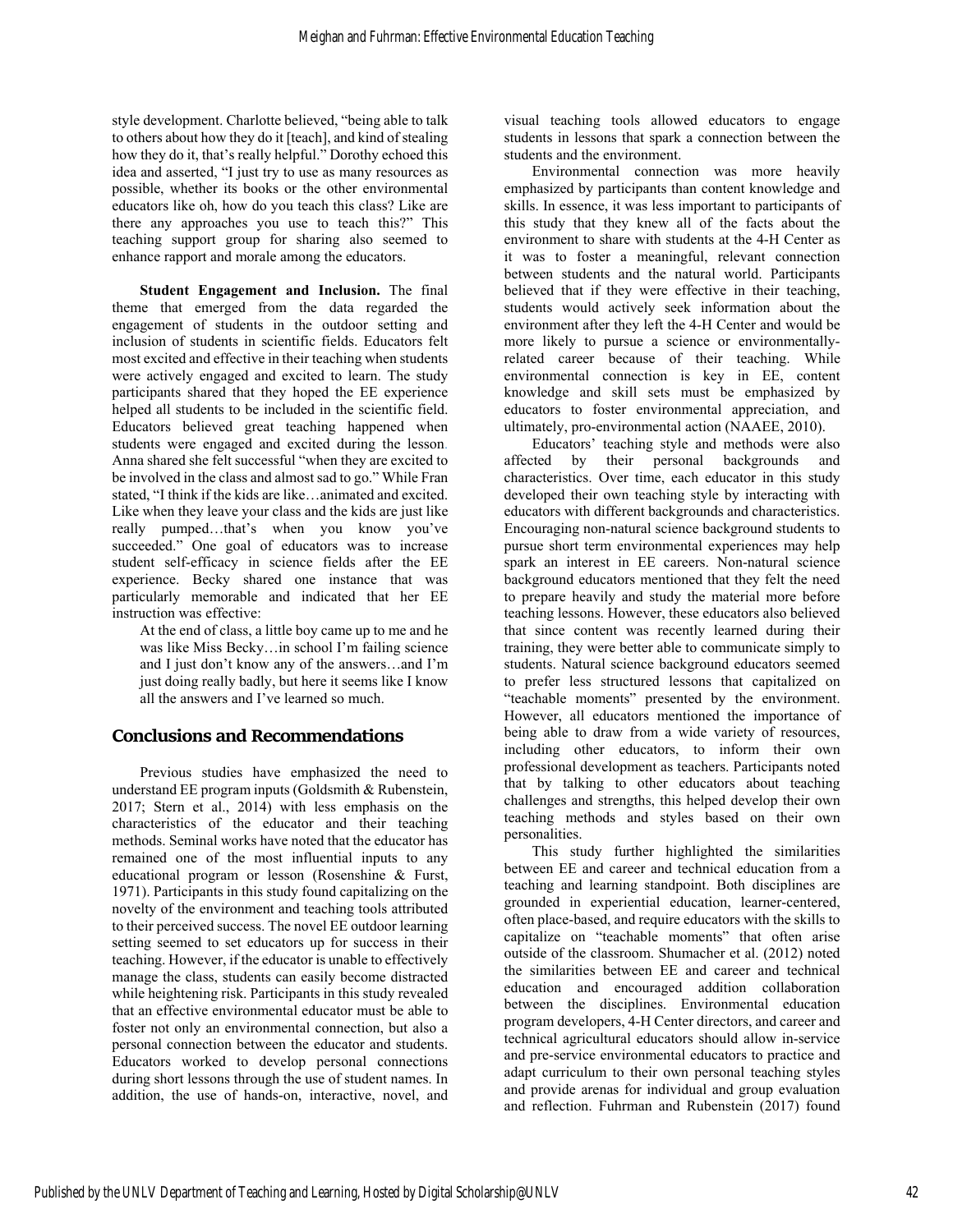that providing pre-service environmental educators with opportunities to practice and reflect on their teaching before their peers promoted flexibility and reduced anxiety among educators. Researchers should continue to explore effective teaching methods in EE, characteristics and personal traits of environmental educators, EE inputs, and student perceptions of effective teaching in EE. For example, all participants in this study were female and additional exploration of male educators may further add to the EE and career and technical education research base. These findings are critical to inform the training and hiring protocols of environmental educators through the development of effective EE teaching methods that will aid in creating the most impactful learning experiences for students.

## **References**

- Ballantyne, R., & Packer, J. (2002). Nature-based excursions: School students' perceptions of learning in natural environments. *International Research in Geographical and Environmental Education, 11*(3), 218-236.
- Barrick, R.K., & Thoron, A.C. (2016). *Teaching behavior and student achievement.* Florida Cooperative Extension Service Electronic Data Information Source AEC582: Retrieved from http://edis.ifas.ufl.edu/wc244

Bandura, A. (1971). *Social learning theory.* Morristown, N.J.: General Learning Press.

- Bandura, A. (2004). *Model of causality in social learning theory*. In A. Freeman, M. J. Mahoney, P. DeVito, D. Martin (Eds.), *Cognition and Psychotherapy* (2nd ed., pp. 25-44). New York, NY: Springer.
- Chambers, J. M., & Radbourne, C. (2014). Teaching critical literacy skills through the natural environment "as" text. *Applied Environmental Education and Communication, 13*(2), 120-127.
- Creswell, J. W. (2007). *Qualitative inquiry & research design: Choosing among five approaches* (3rd ed.). Thousand Oaks, CA: Sage Publications.

Coombs, P., and Ahmed, M. (1974). *Attacking rural poverty: How nonformal education can help*. Baltimore, MD: Johns Hopkins University Press.

Digby, J. K., & Ferrari, T. (2007). Camp counseling and the development and transfer of workforce skills: The perspective of Ohio 4-H camp counselor alumni. *Journal of Youth Development, 2*(2), 101- 119.

Franz, N., Garst, B., Baughman, S., Smith, C., & Peters, B. (2009). Catalyzing transformation: Conditions in extension educational environments that promote change. *Journal of Extension, 47*(4), 1-8.

Fuhrman, N. E., & Rubenstein, E. D. (2017). Teaching with animals: The role of animal ambassadors in improving presenter communication skills. *Journal of Agricultural Education, 58*(1), 223-235. https:// doi.org/10.5032/jae.2017.01223

- Georgia 4-H. (2016). *Environmental education at Georgia 4-H centers*. Retrieved from http://www .Georgia4h.org/ee/
- Georgia 4-H. (2016a). *About Georgia 4-H*. Retrieved from http://www.Georgia4h.org/main/about4h.cfm
- Georgia 4-H. (2016b). *Environmental education at Georgia 4-H centers*. Retrieved from http://www .Georgia4h.org/ee/
- Georgia 4-H. (2016c). *Georgia 4-H summer camp*. Retrieved from http://Georgia4h.org/camp/
- Georgia Department of Natural Resources. (2017). *Geographic regions of Georgia*. Retrieved from http://Georgiawildlife.dnr.state.ga.us/assets/images /148.png
- Goldsmith, H. L., & Rubenstein, E. D. (2017). An integration of outdoor classrooms into schools: A synthesis of literature. *Research Conference Proceedings Southern Region Held in Conjunction with the Meeting of the Southern Association of Agriculture Scientists (SAAS),* Mobile, AL. 199- 216.
- Lerner, R. M., & Lerner, J. V. (2013). *The positive development of youth: Comprehensive findings from the 4-H study of positive youth development.* Tufts University.
- Lieberman, G. A., & Hoody, L. L. (1998). *Closing the achievement gap: Using the environment as an integrating context for learning*. San Diego: State Education and Environmental Roundtable.
- Lincoln, Y. S., & Guba, E. G. (1985). *Naturalistic Inquiry.* Newbury Park, CA: SAGE Publications.
- Minor, L. C., Onwuegbuzie, A. J., Witcher, A. E., & James, T. L. (2002). Preservice teachers' educational beliefs and their perceptions of characteristics of effective teachers. *The Journal of Educational Research, 96*(2), 116-127. https://doi .org/10.1080/00220670209598798
- NAAEE. (2010). *Excellence in environmental education: Guidelines for learning (K-12)*. Washington, D.C.: North American Association for Environmental Education.
- National 4-H. (2015). *About 4-H*. Retrieved from http:// www.4-h.org/about/

Roberts, T. G., Dooley, K. E., Harlin, J. F., & Murphrey, T. P. (2007). Competencies and traits of successful agricultural science teachers. *Journal of Career and Technical Education, 22*(2).

- Rosenshine, B., & Furst, N. (1971). Research on teacher performance criteria. *Research in Teacher Education: A Symposium*. Englewood Cliffs, NJ: Prentice-Hall*,* 37-72.
- Schwandt, T. A. (1997). *Qualitative inquiry: A dictionary of terms*. Thousand Oaks, CA: Sage Publications.
- Shumacher, S., Fuhrman, N. E., & Duncan, D. W. (2012). The influence of school culture on environmental education integration: A case study